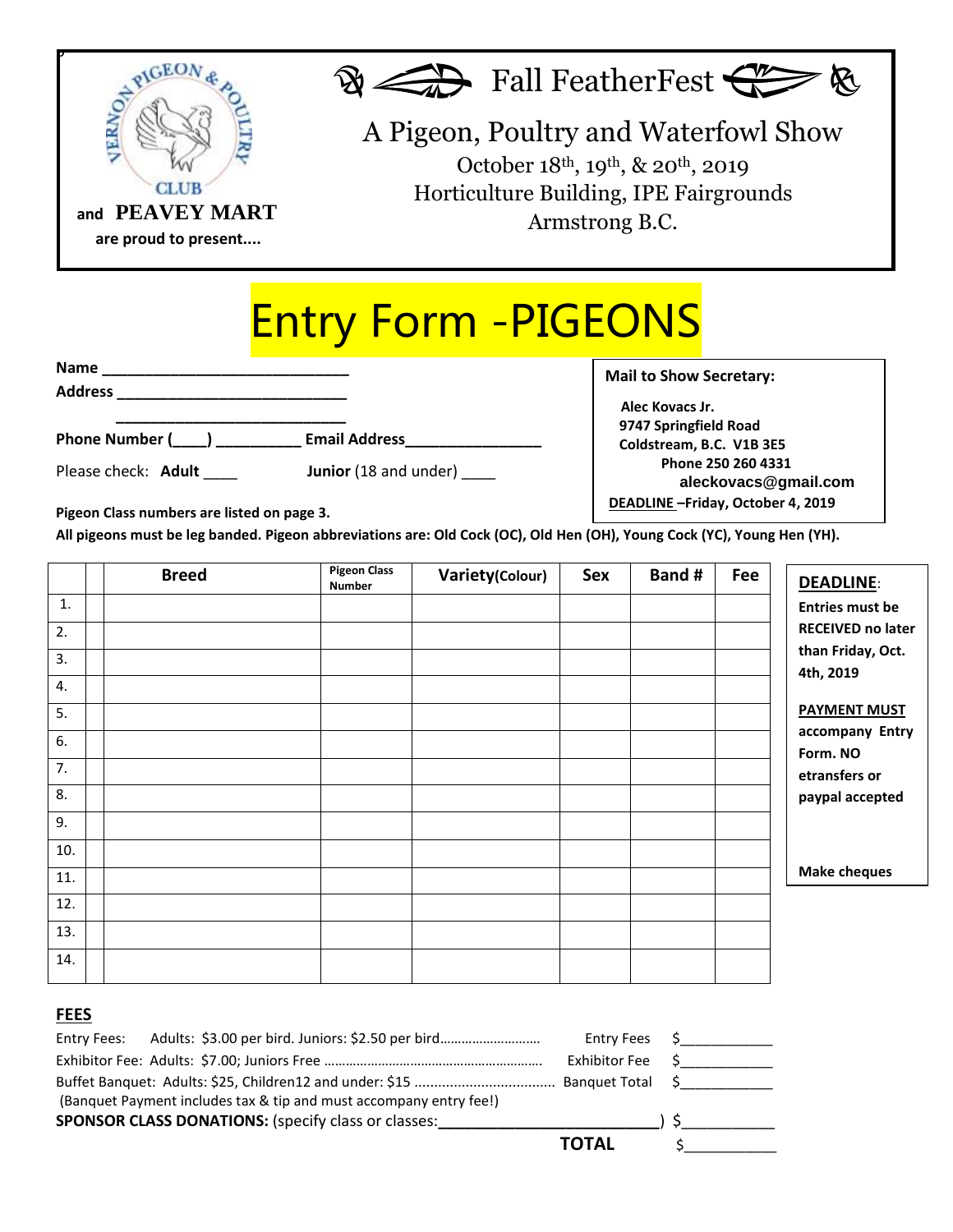## **PIGEON** ENTRY FORM (CONTINUED)

|                   | <b>Breed</b> | <b>Pigeon Class</b><br><b>Number</b> | Variety(Colour)                  | Sex | <b>Band#</b> | Fee |
|-------------------|--------------|--------------------------------------|----------------------------------|-----|--------------|-----|
| 15.               |              |                                      |                                  |     |              |     |
| 16.               |              |                                      |                                  |     |              |     |
| 17.               |              |                                      |                                  |     |              |     |
| 18.               |              |                                      |                                  |     |              |     |
| 19.               |              |                                      |                                  |     |              |     |
| 20.               |              |                                      |                                  |     |              |     |
| $\overline{21}$ . |              |                                      |                                  |     |              |     |
| 22.               |              |                                      |                                  |     |              |     |
| $\overline{23}$ . |              |                                      |                                  |     |              |     |
| 24.               |              |                                      |                                  |     |              |     |
| 25.               |              |                                      |                                  |     |              |     |
| $\overline{26}$ . |              |                                      |                                  |     |              |     |
| 27.               |              |                                      |                                  |     |              |     |
| 28.               |              |                                      |                                  |     |              |     |
| 29.               |              |                                      |                                  |     |              |     |
| 30.               |              |                                      |                                  |     |              |     |
|                   |              |                                      | Transfer sub-total to front page |     | Sub-total    |     |

**DEADLINE**: entries must be received no later than **Friday, October 4, 2019.**

**LIMITED ENTRIES:** note that entries will be limited to 550 pigeon, poultry and waterfowl due to space restrictions.

**PAYMENT**: **A cheque MUST** accompany Entry Forms by closing date due to limited entries. No Paypal or etransfers. Make

| <b>Entry Fees</b> |  |
|-------------------|--|
|                   |  |
|                   |  |
|                   |  |
|                   |  |
|                   |  |